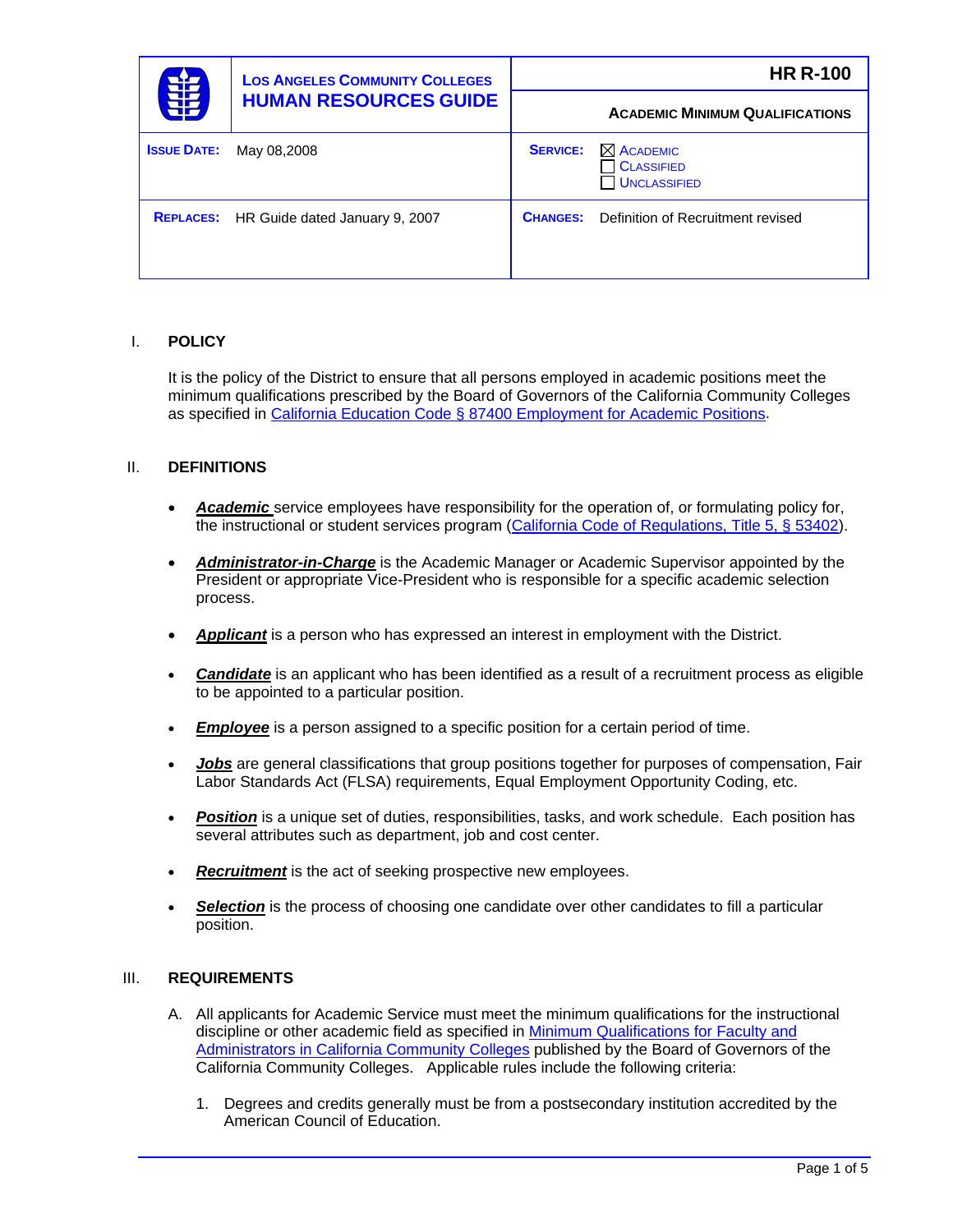- 2. Postsecondary foreign transcripts must be evaluated by any of the agencies approved by the [California Commission of Teaching Credentialing.](http://www.ctc.ca.gov/credentials/leaflets/cl635.pdf)
- 3. An occupational license or certificate is required to meet certain qualifications.
- 4. A district may hire a person who possesses qualifications different from, but equivalent to, those listed on the instructional discipline or other academic field list published by the Board of Governors. See HR Guide R-101, The Faculty Equivalency Process, for details.

### B. **General Policy and Procedures**

- 1. *Responsibilities:* It is the responsibility of each College/Division to establish review procedures that ensure only applicants who meet minimum qualifications are considered for selection. This process is a shared two-step process involving the hiring location and Human Resources, District Office.
	- a. *Hiring Location:* All personnel involved in the selection process shall review the applications for an academic position to be filled prior to any interview. The "administrator-in-charge" is responsible for ensuring that only those applicants judged to meet minimum qualifications (MQ) are invited to interview.
	- b. *Human Resources, District Office:* Upon selecting a specific candidate for a particular position, the hiring location forwards the documents listed below to New Hire Unit, Human Resources, District Office for audit.
		- *Full-Time Assignment:* Form C327, Academic Selection Checklist (Faculty) Form C331, Academic Selection Checklist (Administrator)
		- *Adjunct Assignment:* District Academic Application Postsecondary Official Transcripts Verification of Experience (VOE)
- 2. *Evaluation of Final Candidate:* The evaluation of the final candidate by Human Resources, District Office, and in the case of an emergency adjunct faculty appointment, the administrator-in-charge, considers the following criteria:
	- Has the packet been completed within twenty (20) working days?
	- Is the educational degree consistent with the discipline to be taught?
	- Is the experience, based on full time equivalent hours, sufficient?
- 3. *Final Disposition:* Upon completion of the evaluation of the candidate's qualifications, Human Resources, District Office, notifies the college in writing of the final disposition as follows.
	- a. *Meets Minimum Qualifications:* The college is instructed to prepare a new hire personnel action. See [HR Guide P-110, New Hire](http://www.laccd.edu/faculty_staff/extranet2/documents/HRGuide_P-110_NewHire.pdf), for details.
	- b. *Fails to Meet Minimum Qualifications:* The applicant and college are notified of the reason why the candidate fails to meet minimum qualification. When applicable, the emergency adjunct assignment must be terminated.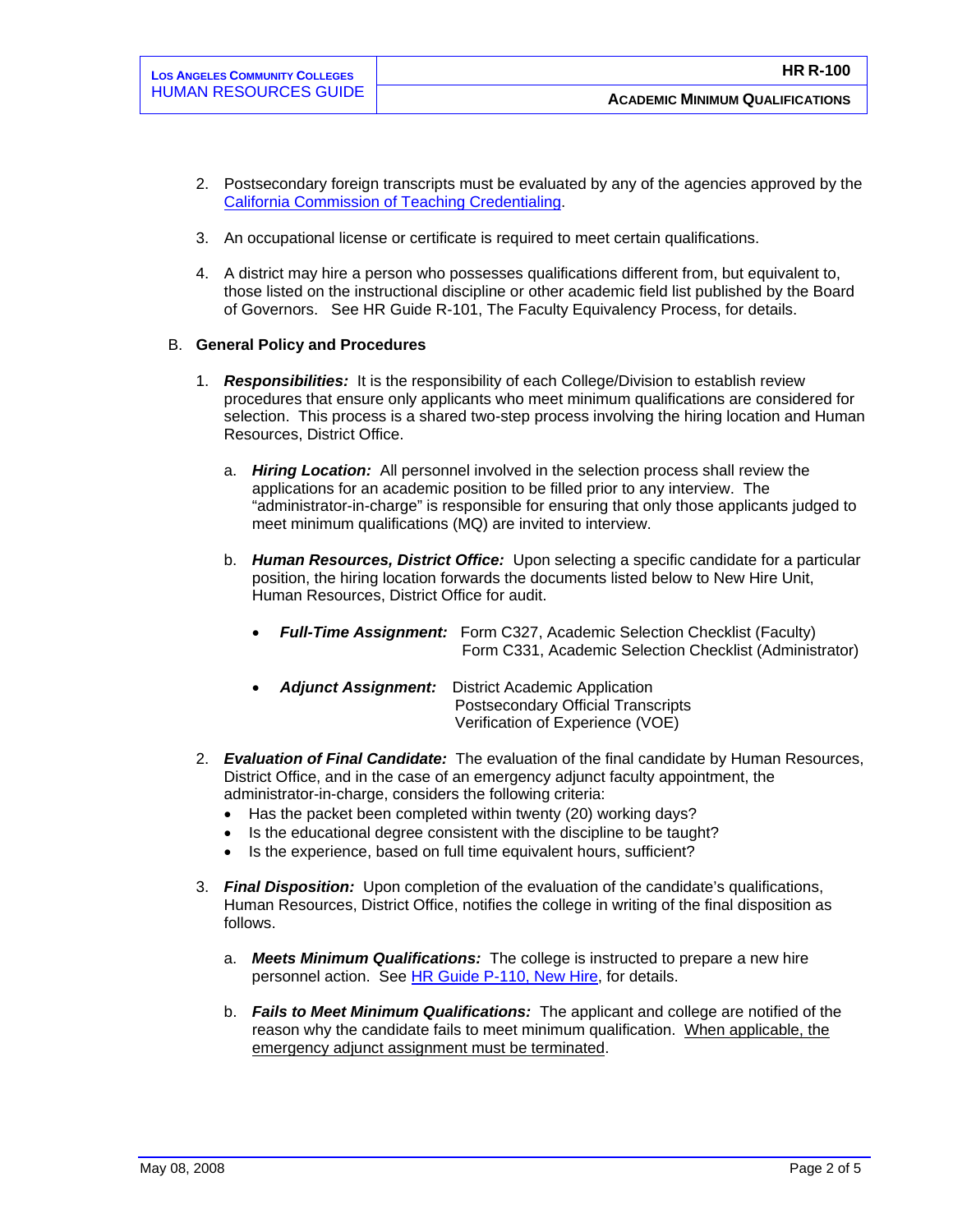- 2. **Assignment Authority** 
	- a. *Regular Probationary, Limited, or Long Term Substitute Assignments:* Candidates shall not be assigned or permitted to start work until the evaluation of minimum qualifications has been completed by Human Resources, District Office.
	- b. *Adjunct or Day-to-Day Substitute Assignments:* Candidates may begin work on an emergency basis if tentatively judged qualified by the administrator-in-charge. Such assignments are, however, subject to termination if the candidate is found not qualified through the audit process performed by Human Resources, District Office.
- C. *Selection Processes:* The specific selection process for academic positions varies slightly depending upon the job and unit involved. Detailed procedures for the selection of each category can be found in the Human Resources Guides listed in the table below.

| TABLE R-100<br><b>ACADEMIC SELECTION PROCESSES SUMMARY</b> |                                                                                   |                                                   |  |
|------------------------------------------------------------|-----------------------------------------------------------------------------------|---------------------------------------------------|--|
| <b>CATEGORY</b>                                            | <b>DEFINITION</b>                                                                 | <b>HR GUIDE</b>                                   |  |
| Administrator                                              | Presidents                                                                        | R-111 President                                   |  |
| Administrator                                              | Vice-President, Dean, Associate Dean, Assistant Dean                              | R-112 Academic Administrators                     |  |
| Faculty                                                    | Regular Instructors, Counselors and Librarians                                    | R-120 Regular Faculty                             |  |
| Faculty                                                    | Regular Consulting & Special Assignment Instructor                                | R-121 Faculty, Special Assignment &<br>Consulting |  |
| Faculty                                                    | Limited Instructor, Counselor and Librarian                                       | R-122 Faculty, Limited                            |  |
| Faculty                                                    | Instructional Television Faculty                                                  | R-123 Faculty, ITV                                |  |
| Faculty                                                    | Program for Adult Continuing Education Faculty                                    | R-124 Faculty, PACE                               |  |
| Faculty                                                    | <b>Department Chairs</b>                                                          | R-125 Department Chair                            |  |
| <b>Adjunct Faculty</b>                                     | Adjunct Instructors, Counselors, Librarians, and Instructor<br>Special Assignment | R-130 Faculty, Adjunct                            |  |
| <b>Faculty Substitutes</b>                                 | Substitute Instructors, Counselors, and Librarians                                | <b>R-140 Faculty Substitutes</b>                  |  |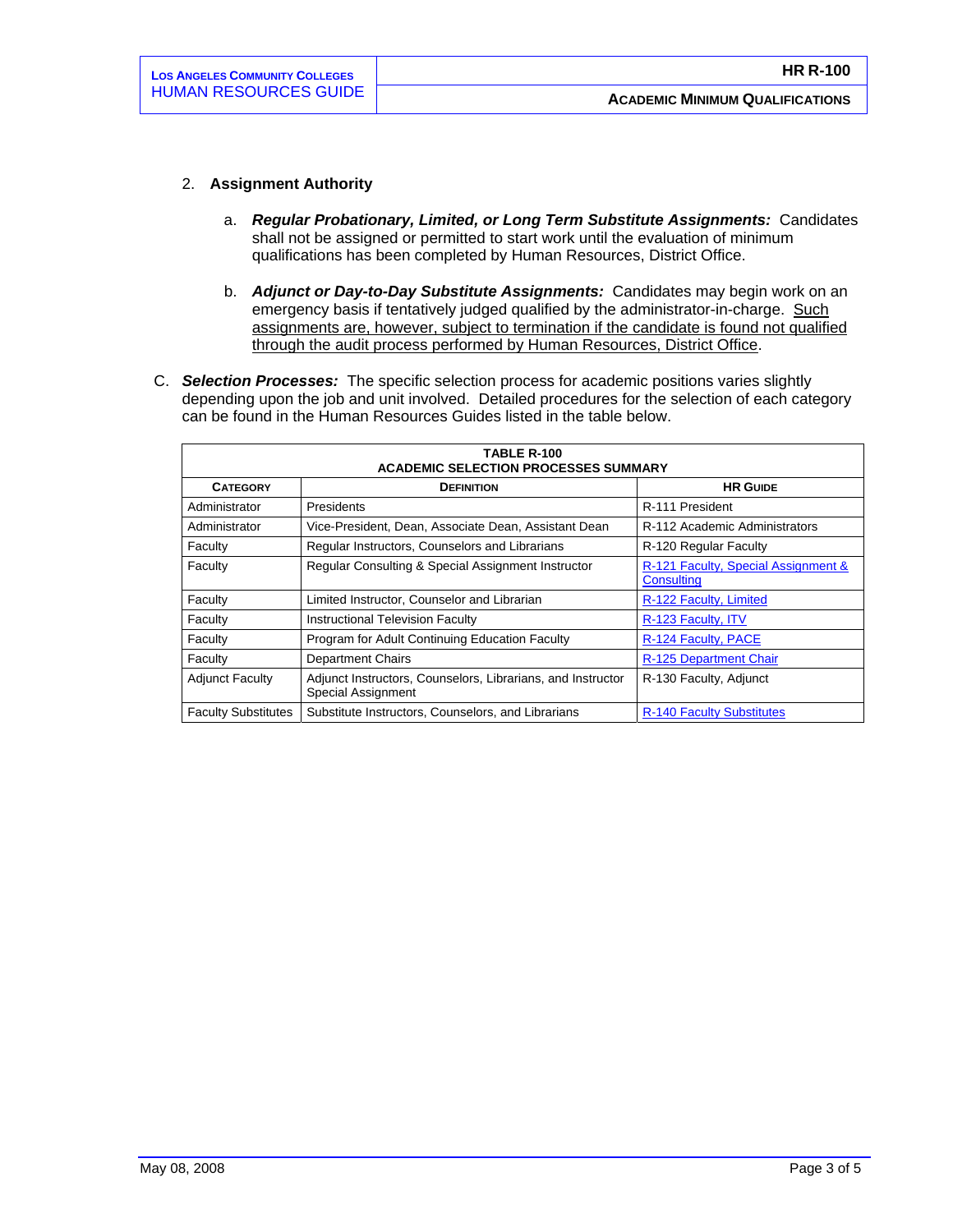**ACADEMIC MINIMUM QUALIFICATIONS** 

# **FIGURE R-100**

# **ACADEMIC MINIMUM QUALFICATIONS WORKFLOW**